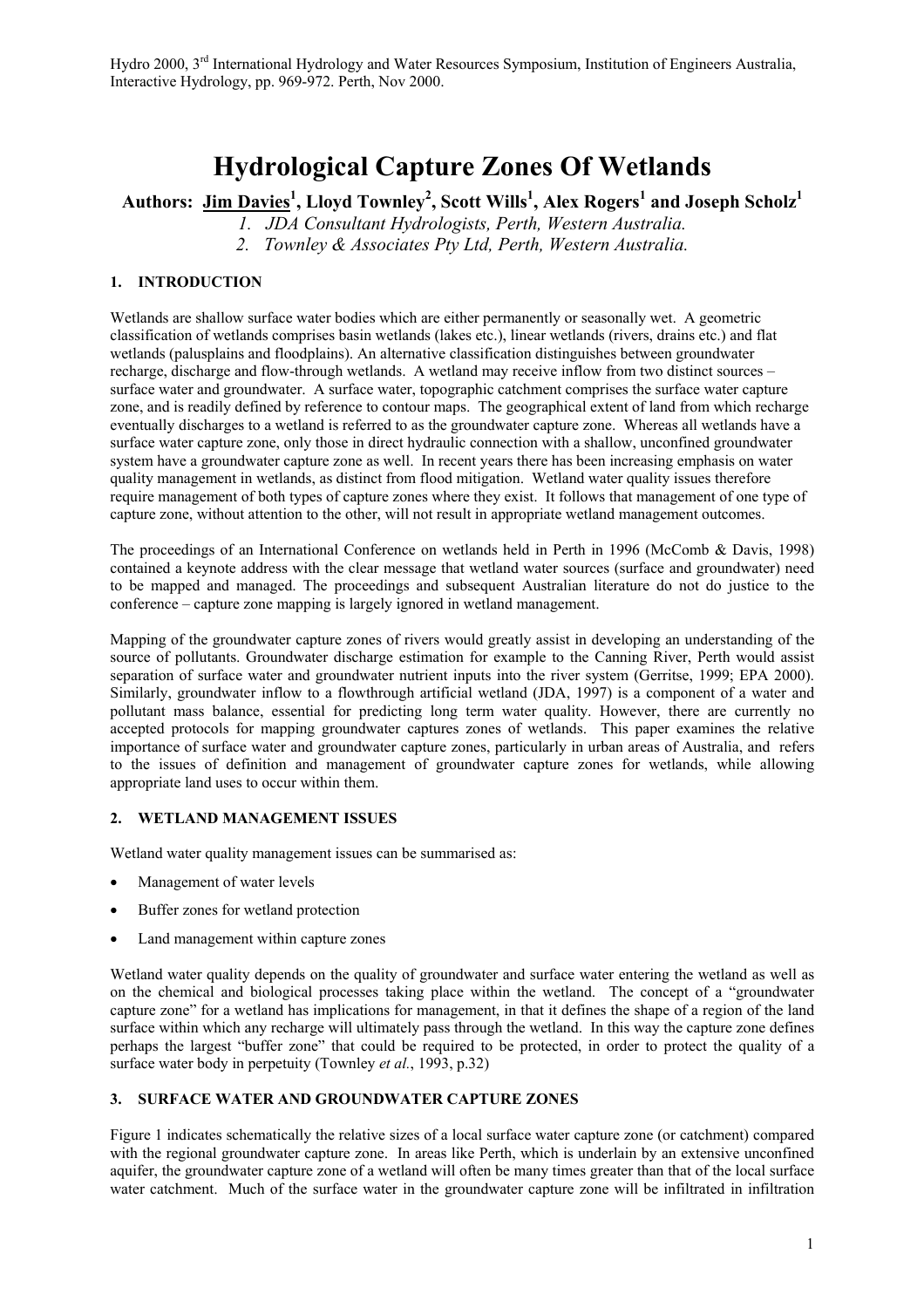basins (sumps). Figure 2 shows an alternative situation where the water table is either deep (always below the bed of the wetland) or there is no groundwater system at all. In this instance, there is only a surface water capture zone.

There are a great many lakes in different hydrologic settings in Australia, the management of which could benefit from systematic interpretation on the basis of surface and groundwater capture zones.

Townley *et al*. (1993) reviewed the literature on lake groundwater capture zones including 150 lakes in 12 states and provinces of North America. In Australia the study of groundwater flow systems near salt lakes is of interest because of the large number of such lakes in Australia. In addition, groundwater capture zones of Lake Charm in Victoria and Lake Vermingon on Fraser Island off the coast of Queensland have also been studied.

Within the context of Australian urban groundwater and wetland management, groundwater capture zones for wetlands have only been documented for Perth (Townley *et al.,* 1993). The literature on other capital cities (Allison *et al* 1998; NSW EPA, 1997; Wong *et al.* 1999) does not refer to groundwater capture zones – either due to deep water table cases or lack of recognition of the phenomenon. Wetland management policy in urban regions without groundwater capture zones, needs to consider surface water management only.

Lawrence & Breen (1998), in a design guideline for Australian stormwater control ponds and wetlands, refer to the minor role of surface water in situations where groundwater inflows to wetlands. However the guidelines and examples cited are for surface water inflow management, rather than for groundwater management and hence are directed at deep water table cases.

It follows that Best Management Practices which address stormwater runoff quality (such as street sweeping, gross pollutant traps, detention basins, etc.) are appropriate for wetlands with surface water area capture zones only, but that a greater range of BMPs is required to protect wetlands that have a groundwater capture zone. These may include landuse controls and policies or regulations regarding pollutant inputs such as fertiliser application rates within the groundwater capture zone.





**Figure 1: Surface water and groundwater capture zones of a wetland Figure 2. Surface Water capture zone of wetland (shallow water table case) (deep water table)**

#### **4. MAPPING OF GROUNDWATER CAPTURE ZONES AND LAND USE**

Townley *et al.* (1993) describes modelling approaches to groundwater capture zone mapping. The hierarchy of models developed allowed quantitative predictions of geometries of capture and release zones of shallow flow through lakes:

- The depth of a capture zone depends largely on the ratio of lake length (in the groundwater flow direction) to thickness of the aquifer.
- A lake in an isotropic aquifer with length equal to the aquifer thickness draws water from roughly the top half of the aquifer.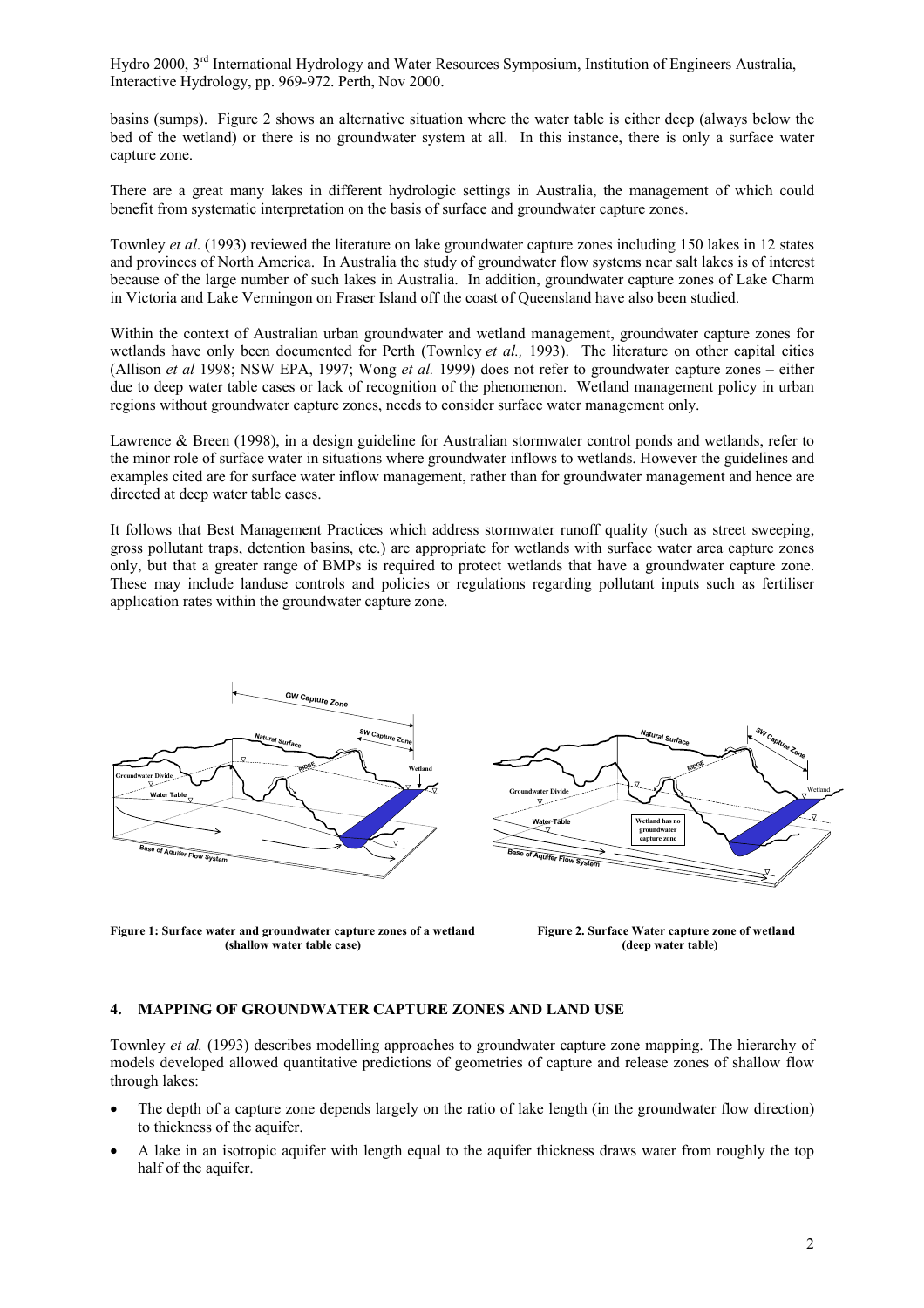- A lake 5 or 10 times longer than the aquifer thickness in an isotropic aquifer draws water from virtually the whole thickness of the aquifer and discharges water to the same depth.
- The width (transverse to the direction of groundwater flow) of capture zone is predicted to be twice the width of the open water surface in the wetland.
- The apparent groundwater capture zone shrinks during a dry season when wetland surface area is least, and expands during a wet season when wetland surface water area is greatest.

A simple way to visualise these concepts is to consider that each water droplet will follow the path of least resistance from its source in a recharge area towards its discharge point, a river, wetland or the ocean. It requires less energy for water at the base of an aquifer to rise 50 m into a wetland and then travel hundreds of metres horizontally in the water body itself and then to flow 50 m downwards again, as opposed to flowing hundreds of metres along the bottom of the aquifer where there is negligible driving force because the water table above is perfectly flat (Townley *et al.* 1993, p.27).

The area between the wet season and dry season groundwater flow divide may or may not be part of the groundwater capture zone depending on the relative direction, duration and velocity of groundwater flow towards or away from the wetland. If groundwater at some point in the flow domain flows towards a wetland for part of the year, and away from the wetland for the remainder of the year, the ultimate destination depends on the groundwater flow vector addition.

In reality the wet season groundwater divide represents the maximum land area from which pollutants could potentially discharge into a wetland. Given that all landuse activities have some potential for pollution of a shallow aquifer there needs to be a trade off between wetland protection and economic landuse.

In Western Australia, the State Government has issued a draft guidance for land management within the groundwater capture zone (Environmental Management Areas) of wetlands (EPA, 1998). Within the EMA of nationally or internationally significant wetlands the policy approach taken in the assessment of new proposals is to recommend as follows:

- Rural land uses which use large quantities of chemical (in particular fertilisers, pesticides and herbicides) or groundwater are not permitted.
- Minimum acceptable lot size of 2 ha.
- Presumption against further urbanisation and industrial landuse.

There is clearly a need for reliable methods to be used to map groundwater capture zones of wetlands, both to adequately protect the wetland itself, but also to allow reasonable land uses both within and beyond the capture zone.

# **5. GROUNDWATER CAPTURE ZONE MODELLING**

The concept of a groundwater capture zone has its origins in the study of borefields, or individual pumping bores. It is often desirable to be able to identify the area at the land surface where natural recharge is ultimately pumped from a bore. Some wetlands recharge an underlying aquifer throughout the year. Others act as permanent discharge zones, while others act as flow-through water bodies, receiving groundwater over part of their bottom surfaces and recharging surface water to the aquifer over the remainder. A discharge lake acts to some extent like a large diameter well, except that the rate at which water is removed from the ground is not known *a priori*. Both discharge and flow-through water bodies have capture zones that can be predicted by systematic groundwater modelling.

One way to identify a groundwater capture zone, both within the ground and its projection to the land surface, is by using so-called particle tracking methods to trace the path followed by droplets of water or small massless particles carried by the water. Particles can be tracked forwards, to see if they reach a wetland, or backwards from the whole of the bottom surface of a wetland. A prerequisite for successful particle tracking is a robust calibrated groundwater flow model that correctly represents the hydrogeological system in the region surrounding a wetland of interest. Groundwater flow is inherently a three-dimensional process. However under certain circumstances, flow is sufficiently close to two-dimensional that it can be well represented by a twodimensional model. A very long wetland, like a drain, oriented perpendicular to the average direction of groundwater flow can be modelled well by a 2D model in vertical section. This technique has been systematically explored by Nield *et al.* (1996), but is rarely applied in practice.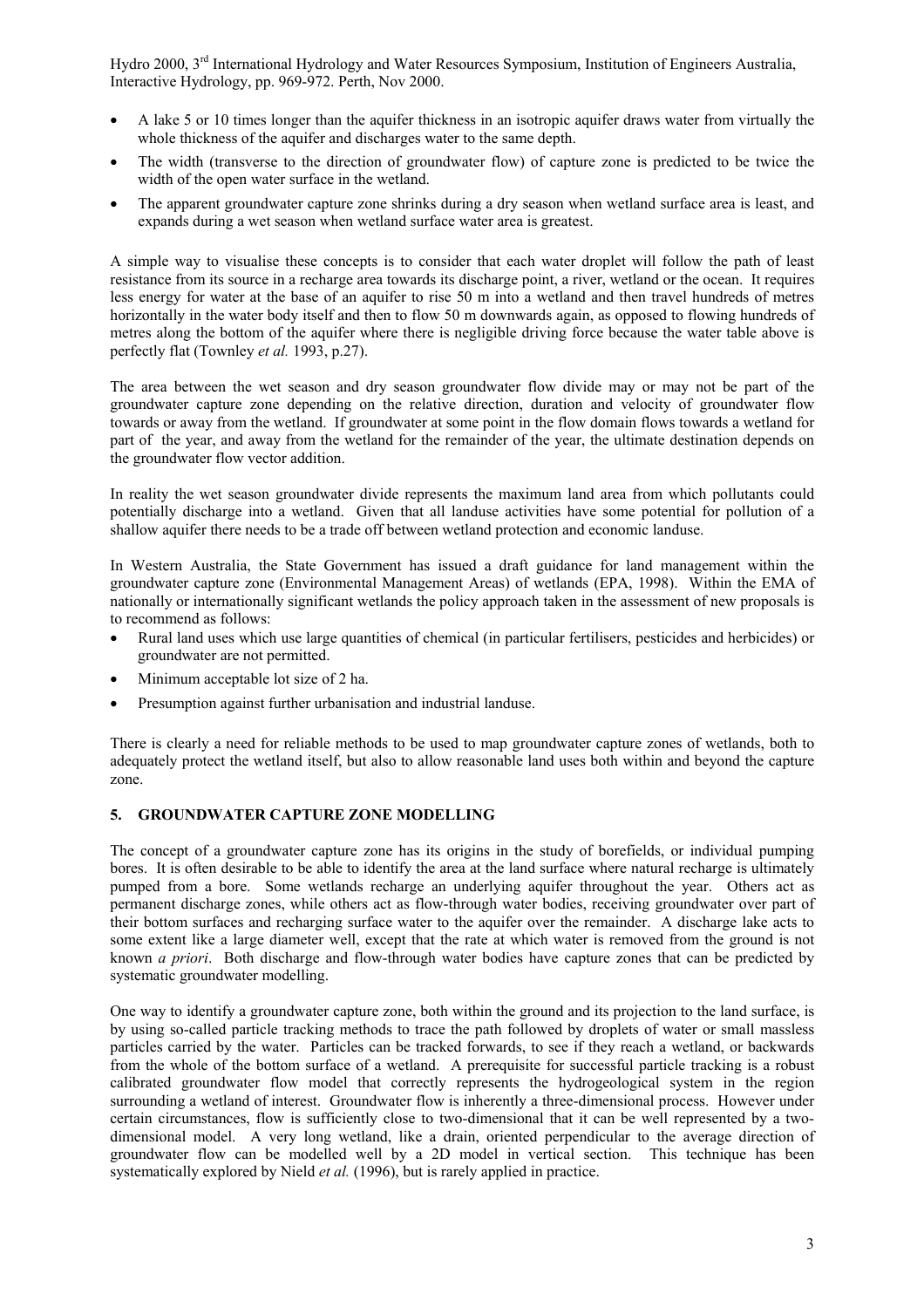A large shallow lake in a shallow aquifer (with saturated thickness much less than the width or diameter of the lake) tends to have an almost hydrostatic zone beneath the lake, as if the lake is fully penetrating. Such systems can in principle be simulated using 2D models in plan. However in reality, flows near the upgradient and downgradient shores of a large flow-through lake have significant vertical components (Townley and Trefry, 2000), thus 2D modelling is an approximation.

The best way to simulate a wetland is to prepare a full 3D model, with a good representation of hydrostratigraphy at both regional and local scales (in the near vicinity of the wetland). The model should extend to meaningful hydrological boundaries, and certainly beyond the extent of the capture zone of interest. Packages such MODFLOW (e.g. in the GMS graphical environment) and FEFLOW are capable of computing steady state flow in 3D and tracking particles to define capture zones with good precision.

Recent research has demonstrated the importance of simulating dynamic seasonal flow patterns in order to properly assess capture and release zones of wetlands (Smith, 1999). Dynamic fluctuations can cause water released by a wetland to be recaptured, and water nearly captured to avoid capture. Unfortunately the particle tracking routines available in many modelling packages do not robustly handle particle tracking in unsteady flows.

For practical reasons, it is not uncommon for 2D models to be used to assess the capture zones of multiple water bodies in a regional aquifer system. This approach is reasonable for regional assessments, but more detailed modelling may be required to refine predictions in critical or controversial situations. Common difficulties include lack of sufficient knowledge about hydrostratigraphy and hydrogeological properties, lack of sufficient knowledge about natural recharge and evapotranspiration processes that drive fluxes across the water table, and lack of resolution to define the shape of the boundary of a wetland. Furthermore, there are no modelling packages currently available that adequately accommodate transient boundary conditions, such as when wetlands grow and shrink in size seasonally. Such capabilities need to be developed to allow accurate prediction of capture zones for seasonally dynamic wetlands.

## **6. GROUNDWATER CAPTURE ZONE BASED ON WATER TABLE DATA**

An example of the degree of uncertainty in mapping the extent of a groundwater capture zone is illustrated by unconfined groundwater level data collected on the northern side of Forrestdale Lake, an internationally significant wetland with RAMSAR Convention listing (UNESCO, 1971).

A network of approximately 50 water table monitoring bores was installed and water table elevations contoured to infer the location of the wetland groundwater capture zone on several occasions in 1999 and 2000.

Figure 3 shows a comparison between water table divides in January and September 2000, and the current EMA boundary (EPA, 1998) based on groundwater modelling (Dames & Moore, 1996).

The summer data (Figure 3a) indicates a groundwater divide closer to the Northern Lake edge than the EMA boundary. Rainfall in winter 2000 was close to the long term average and by September 2000 the water table had risen to the surface with some surface ponding and flow in agricultural drains towards the lake. Consequently, the groundwater divide moved north to include an area affected by the drain indicated on Figure 3b.

It is useful to consider a groundwater capture zone for Forrestdale Lake and also a groundwater capture zone for Southern River, effectively a linear wetland to the north east of the lake. The apparent boundary between the two capture zones moves during the year. Within the area over which this movement occurs it is less certain where the groundwater will eventually discharge, either to Forrestdale Lake or to Southern River. For most of the year (perhaps November to August) while the water table is below the natural surface, the water table divide is closer to the lake and groundwater flow is probably towards Southern River as indicated by the January 2000 data. Only during months when the water table reaches the land surface (perhaps September and October) will the water table divide be further from the lake and the groundwater flow be towards the lake. Vector addition will determine net flow direction.

There is a tendency therefore to believe that the net movement within this boundary zone will be towards Southern River. The final destination, however, cannot be determined without detailed tracer experiments or detailed dynamic modelling, or both.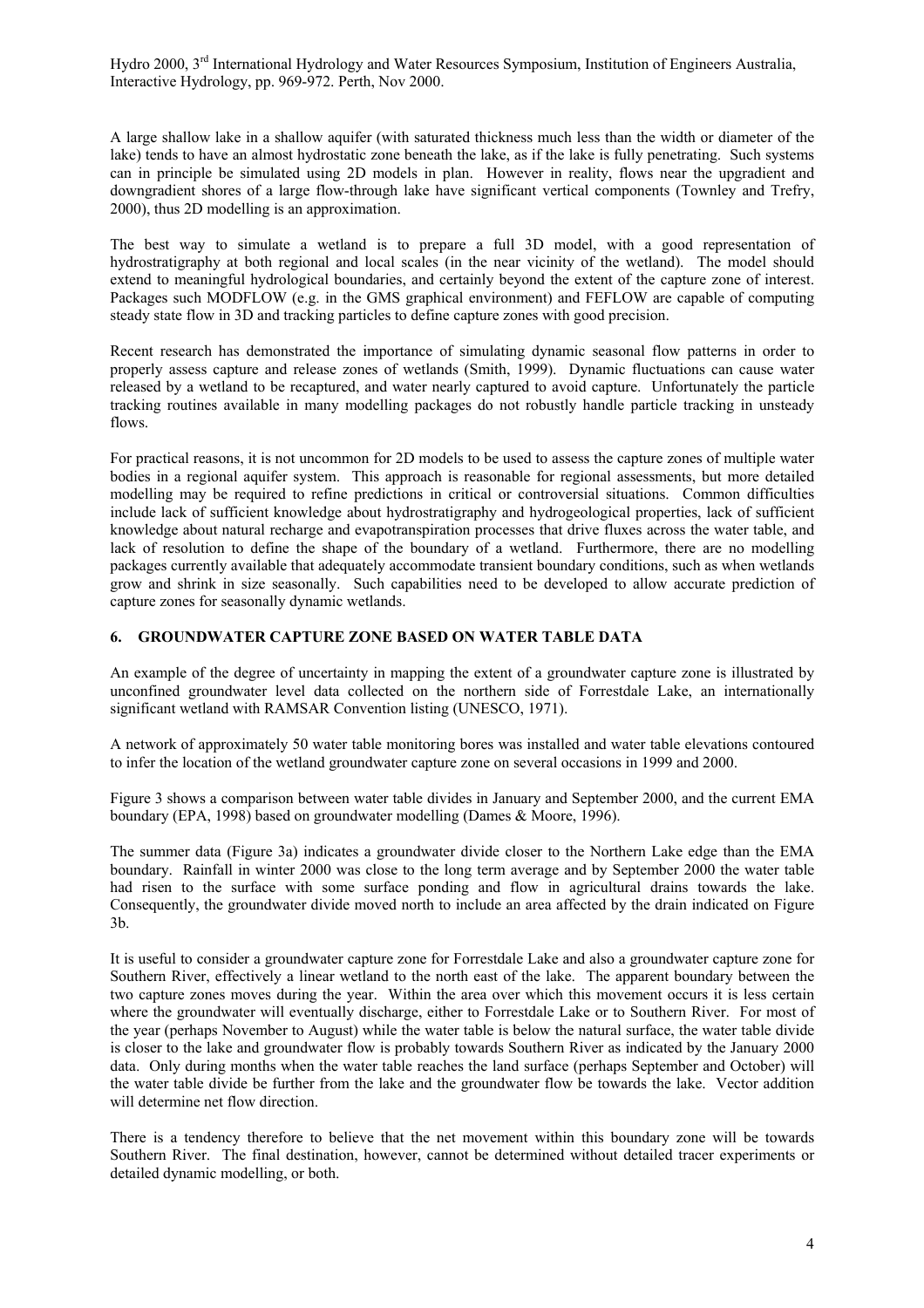The apparent capture zone of a wetland in Perth is expected to be greatest at the end of winter (maximum water table) and smallest at the end of summer (minimum water table). To some extent the data confirm this pattern, although the effect of agricultural drains appears to have increased the winter capture zone above what may have occurred naturally. The drain shown on Figure 3b may have modified the natural groundwater flow pattern and increased the capture in September 2000.

The extent to which restoration of the natural surface contours of the land, such as by filling of the drains, would restore the water table divide to its more natural position has not yet been assessed.

The time lag between transmission of water table changes to depths typical of the saturated thickness of the unconfined aquifer (typically 30 m) is not known – it may be of the order of days or weeks. Also the direction of groundwater flow in the deeper part of the unconfined aquifer may not be as affected, or to a less extent, than the groundwater immediately below the water table.

From the point of view of lake management and prevention of pollution entering the wetland it may be necessary to develop this concept of there being three "groundwater capture zones" worthy of consideration, namely:

- Surface water (including current and planned drains)
- Local shallow groundwater systems exhibiting seasonal and possibly annual differences
- Regional groundwater systems perhaps best estimated using deeper slotted bores.



Figure 3a) January 2000 groundwater contours and estimated groundwater capture zone.







Figure 3b) September 2000 groundwater contours and estimated groundwater capture zone